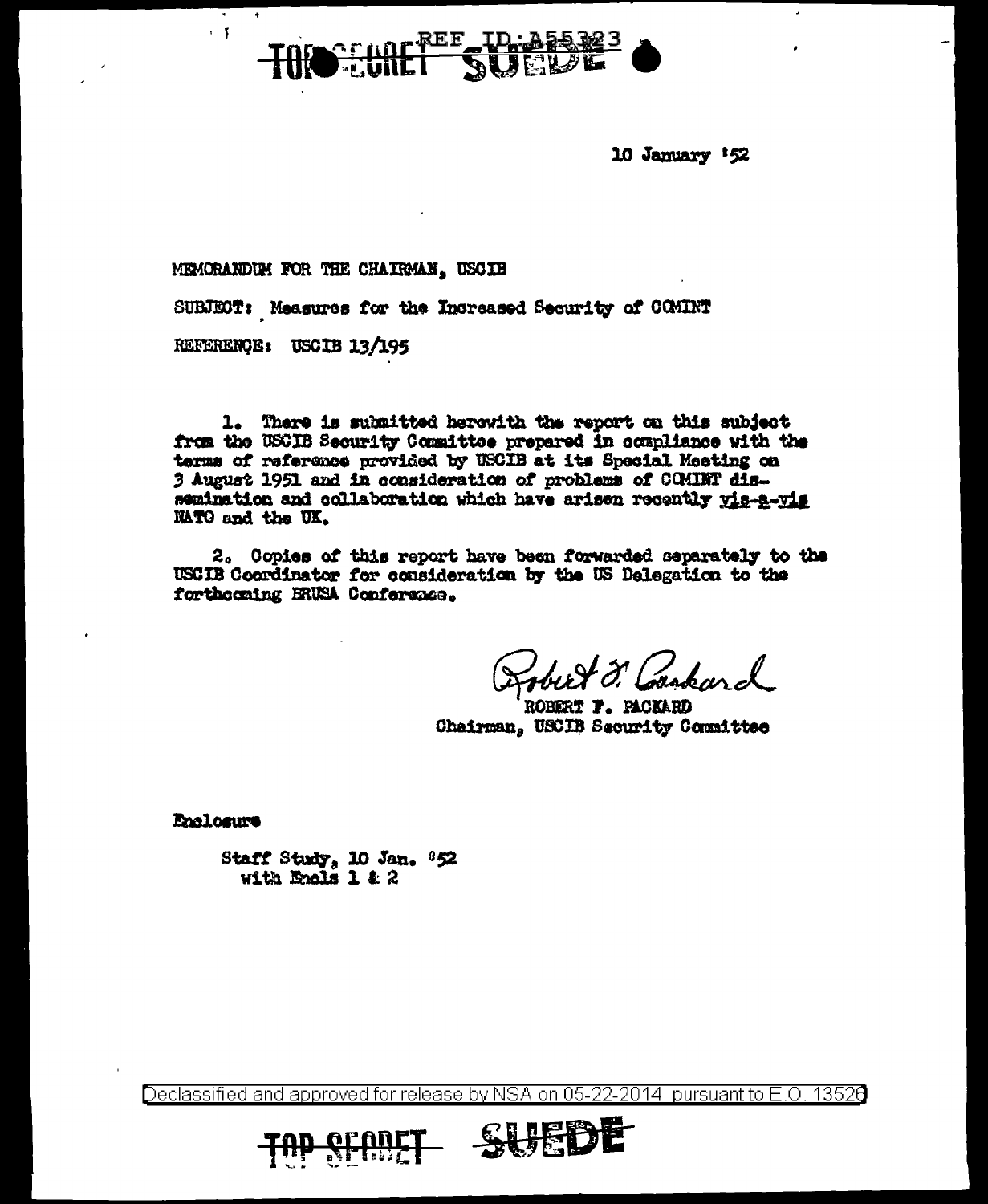

10 Jamary 1952

## REPORT BY THE SECURITY COMMITTEE OF USCIB

**OM** 

## MEASURES FOR THE INCREASED SECURITY OF COMINP

## THE PROBLEM

1. To consider whether any changes should be made in the BRUSA COMINT regulations and practices in order to improve COMINT security and to increase the efficiency of the exploitation of COMINT sources.

### PACTS BEARING ON THE FROBLEM AND DISCUSSION

2. There follows a brief chronology of the development of this problem in USCIB:

- In December 1950 the Coordinator submitted a study on a. this subject to USOIB  $(13/134)$ . This study was referred to the Security Committee.
- b. On 7 March 1951 the Security Committee submitted its first report on this subject (13/152) which dealt largely with matters of physical security, personnel, codification of security regulations and the establishment of a fulltime USCIB security officer. This report was returned to the Security Committee for further study.
- e. On 30 March 1951 the Security Committee submitted its second report on this subject (13/163) which presented a proposal intended to simplify COMINT security practice through the reduction of the number of categories of COMINT material and the dissemination of certain products without existing COMINT controls. It was hoped that this new approach might have the effect of increasing the security of high grads COMINT products as well as improving the utilization of low-grade COMINT products. This report was returned to the Security Committee to document the application of this proposal.

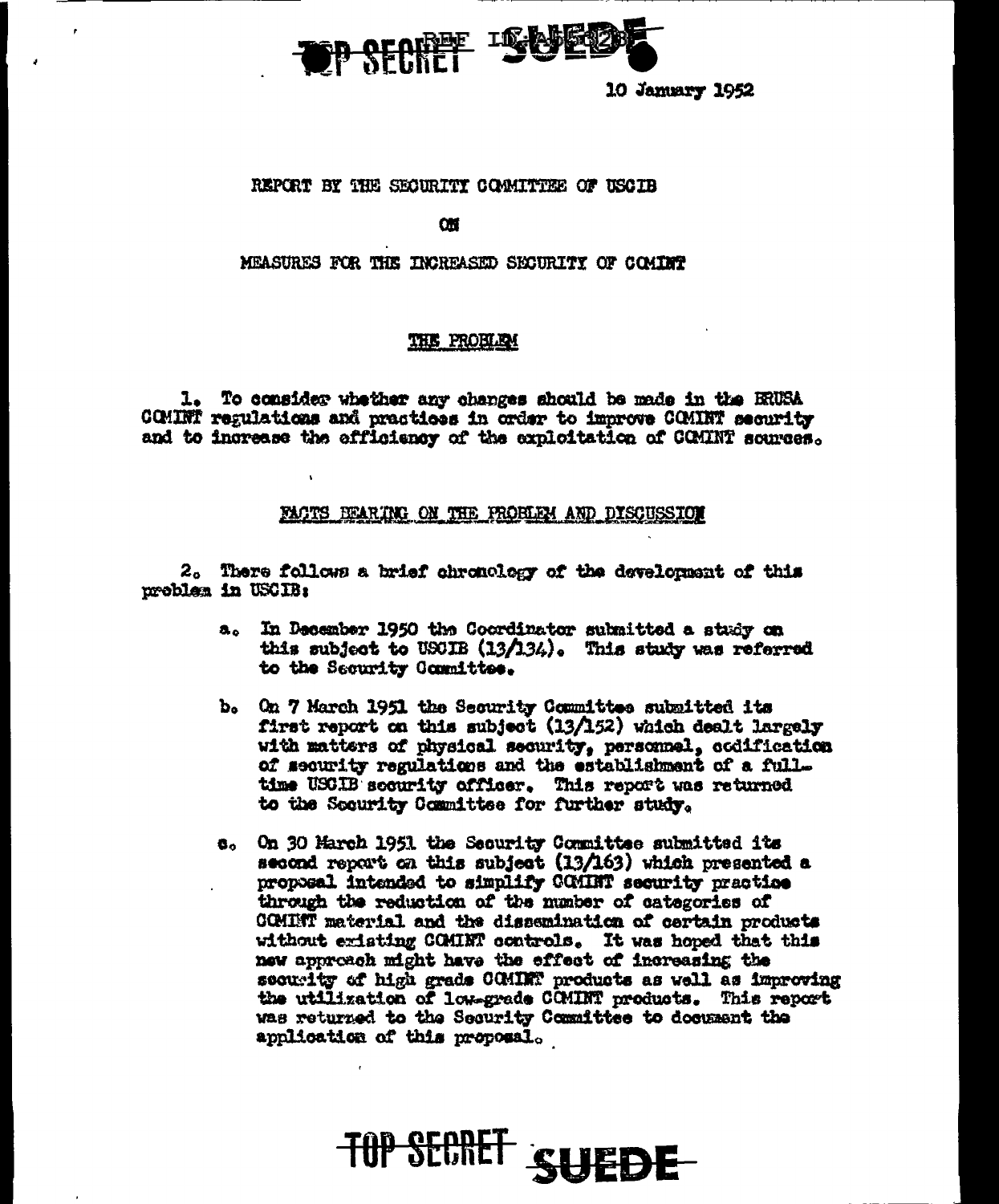



d. On 11 July 1951 the Security Committee submitted its third report on this subject (13/195) which discussed those existing principles of COMINT security which should be changed and additional principles which should be adopted in order to apply in practice the general idea which had been presented in the preceding report. This report also included a proposed re-draft of Appendix B to the BRUSA Agreement. Certain aspects of this report were not accepted by the Board, and the report was returned to the Security Committee for further study in the light of specific terms of reference provided by the Chairman of the Board. (See the extract from the Minutes of the 67th Special Meeting of USCIB on 3 August 1951 which are attached hereto as Enclosure 1).

3. The Security Committee has reviewed its report of 11 July (13/195) in the light of these terms of reference and in the light of certain additional problems yis-s-yis the UK and NATO which have developed since that report was prepared in July, i.e. (a) the need to increase the use of tactical military communications in Korea; (b) the possibility that it may be necessary to provide ERUSA COMINT products to third party recipients in MATO; (c) proposals that a MATO COMINT service be established; (d) requirements for global collaboration in time of war; and (e) relationships with third parties. This report is directed primarily toward those aspects of COMINT security which affect the BRUSA Security Regulations and which should be discussed at the forthocaing BNUSA Gonference. There is forwarded herewith as Enclosure 2 a re-draft of Appendix B of the BRUSA Agreement which incorporates those changes in the combined security regulations which the Security Committee now considers desirable.

4. The Security Committee considers that the general principles cutlined in its report of 11 July (13/195) are valid and should be adopted by the Security Committee but has changed or withdrawn certain of the specific proposals contained in that report. These are:

- a. The proposed changes in the basic categories of COMINT. The definitions of these categories have now been changed with a view toward a more appropriate distribution of the various COMINT products anong them.
- b. The proposal that these categories be further sub-divided into a mmber of classes of COMINT. It is felt now that there must be allowances for various classes of material within categories, but that the previous proposal was unduly complicated in that it required a considerable number of these classes at the outset.

**SUPEDE** 

**TOP SECRET**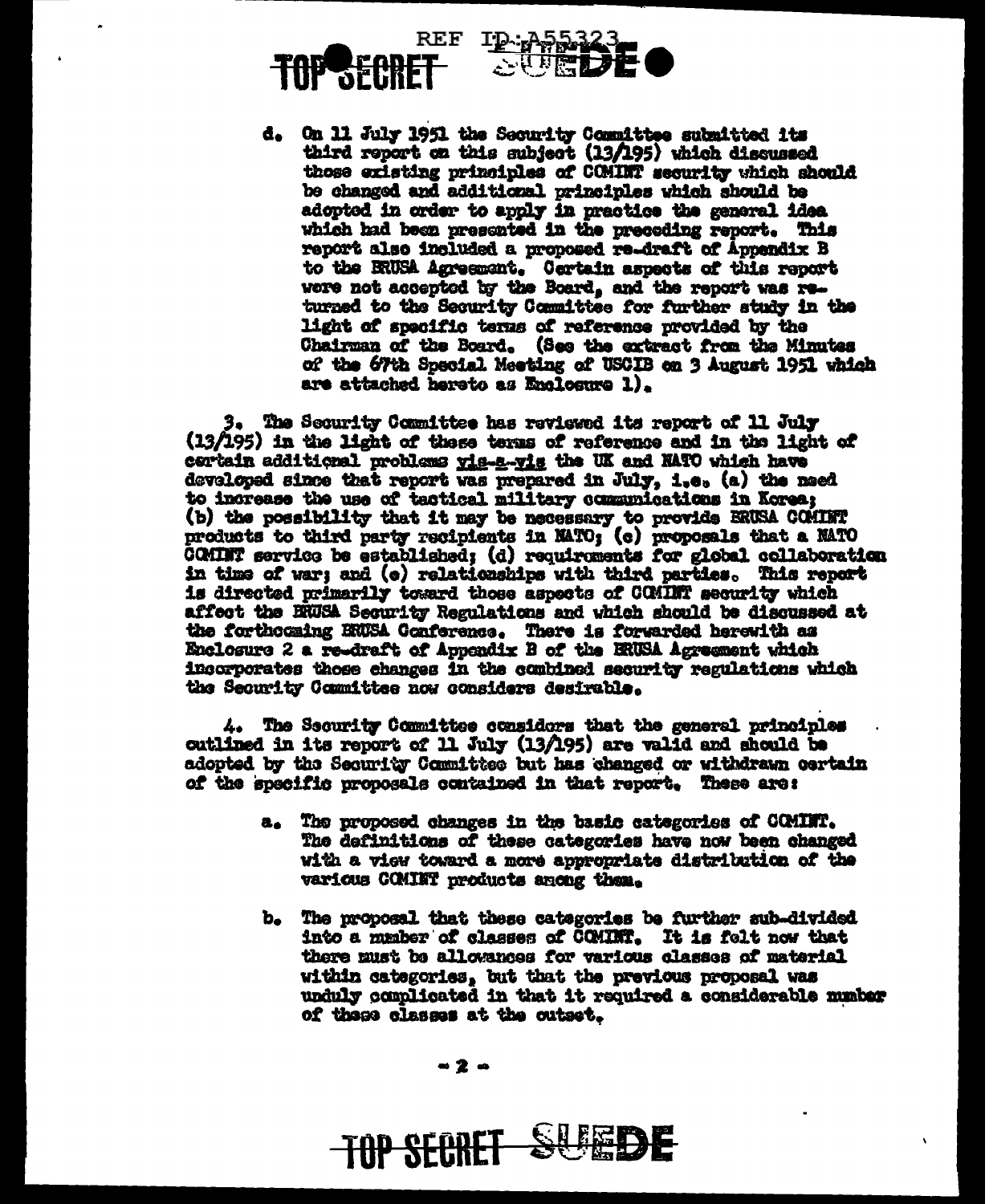

- c. The proposal that unsuciphered tactical military traffic be excluded from COMINT. It is now felt that this type of material should be handled as COMINT, but under a separate set of controls which will allow for maximum use.
- d. The proposal that there be a separate category of COMINT exclusively for plain-text material. It is now felt that this proposal would neither enhance security nor effectively increase the utilization of plain-text.
- e. The proposal that CCMINT codewords not be classified. It is now falt that codewords should be classified with the exception of an unclassified designator to be used in connection with "low-level" COMINT products.
- f. The proposal that certain COMINT products might be disseminated regularly on an undisguised basis to unindoctrinated recipients. It is now felt that the increased utilization of certain COMINT products which might result if this proposal were adopted is outweighed by the security risks involved.

5. The basis changes to the ERUSA Security Regulations which are now considered desirable may be summarized briefly as follows:

- a. Material derived from press and propaganda broadcasts should be removed from under COMINT controls. (See paragraph 3 of the re-draft of Appendix B which is attached as Enclosure 2.)
- b. There should be established four categories of COMINT  $(A, B, C and D)$  with allowance for the possible subdivision of each category into separate classes. (See paragraph 4 of the re-draft of Appendix B which is attached as Enclosure 2.)
	- (1) At the cutset these four categories would include the following:
		- (a) Category A (Special Intelligence)  $-$  that material now handled as "Special Intelligence".
		- (b) Category B (Traffic Intelligence) -- that material now handled as "Traffic Intelligence".
		- (c) Category C (Weather Intelligence) -- that weather material now handled as "Special Weather Intelligence" or "Traffic Intelligence".

 $-3-$ 

 $\ddot{\cdot}$ 

# TOP SECRET SUBBI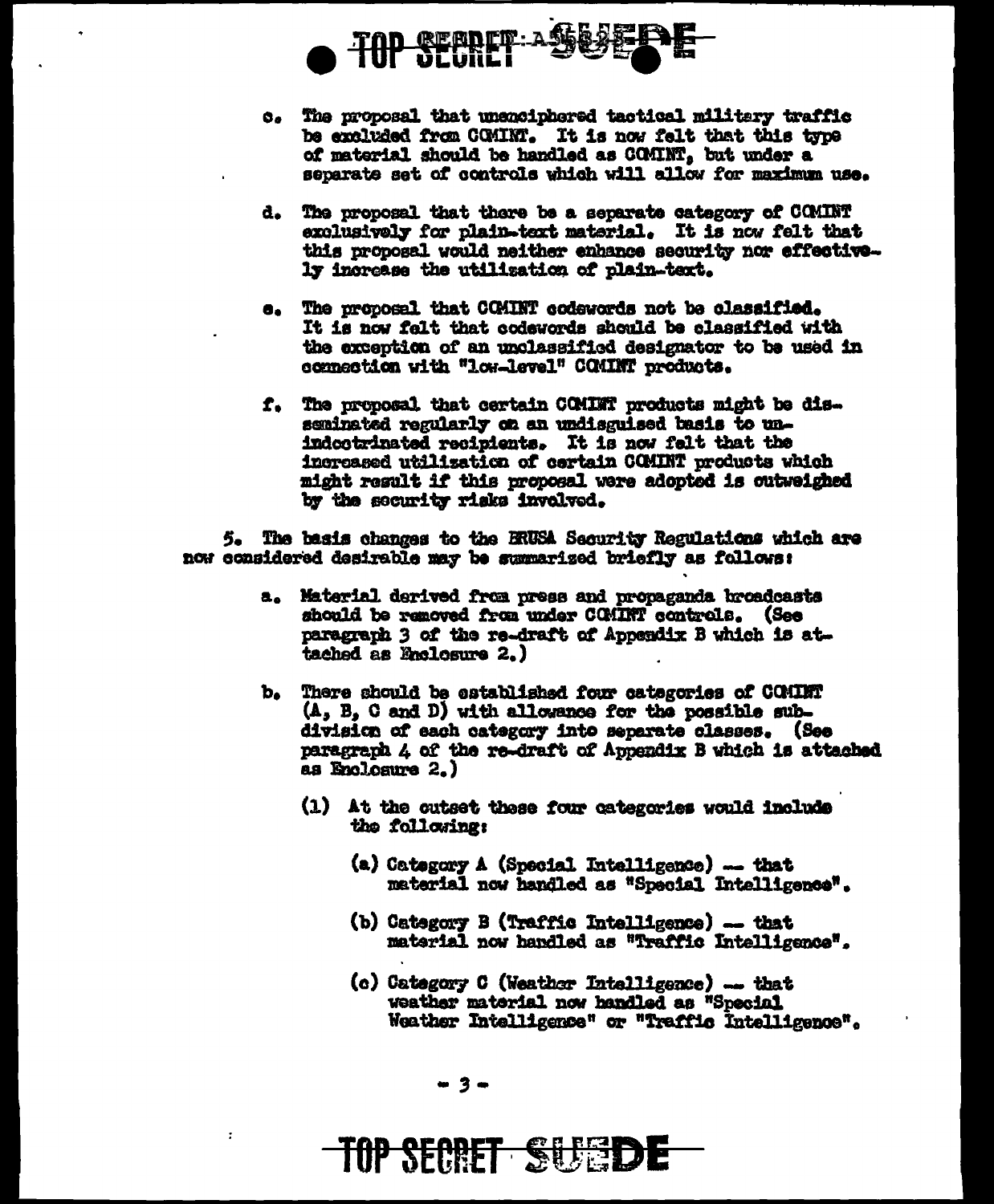

 $EO$  3.3(h)(2) PL 86-36/50 USC 3605

(d) Category D (low-level intelligence) -- tactical plain-text voice traffic, the results of DF on nets carrying this traffic, and such other combat plain-language communications as may be agreed subsequently between USCIB and ISIB. (See 13/214 of 7 November '51 which was approved by USCIB at its November Meeting.)

- c. Specific provision that COMINT products may be assigned to the various categories on the basis of either source or content. (See paragraph 4 of the re-draft of Appendix B which is attached as Enclosure 2.)
- d. Specific provision that indoctrination for COMINT should apply caly to the particular categories or classes of COMINT to which the individual will require access on the basis of his "need-to-know". (See paragraph Sb of the re-draft of Appendix B which is attached as Enclosure 2.)
- e. Specific provision that standards for security investigation may differ as between categories A and B on the one hand and categories D and/or C on the other. (See paragraphs Sa and So of the re-draft of Appendix B which is attached as Enclosure 2.)
- f. Precise delineation of the conditions under which the various categories of COMINT are to be disseminated, particularly as regards emergency situations and "disguised" dissuination. (See paragraphs 17 through 20 of the re-draft of Appendix B which is attached as Enclosure  $2.$ )
	- (1) The practices to be applied to categories  $A_5$  B, and C are substantially the same as those now in force for special intelligence, traffic intelligence and weather intelligence.
	- (2) The practices proposed for category D envisage



# **TOP SECRET**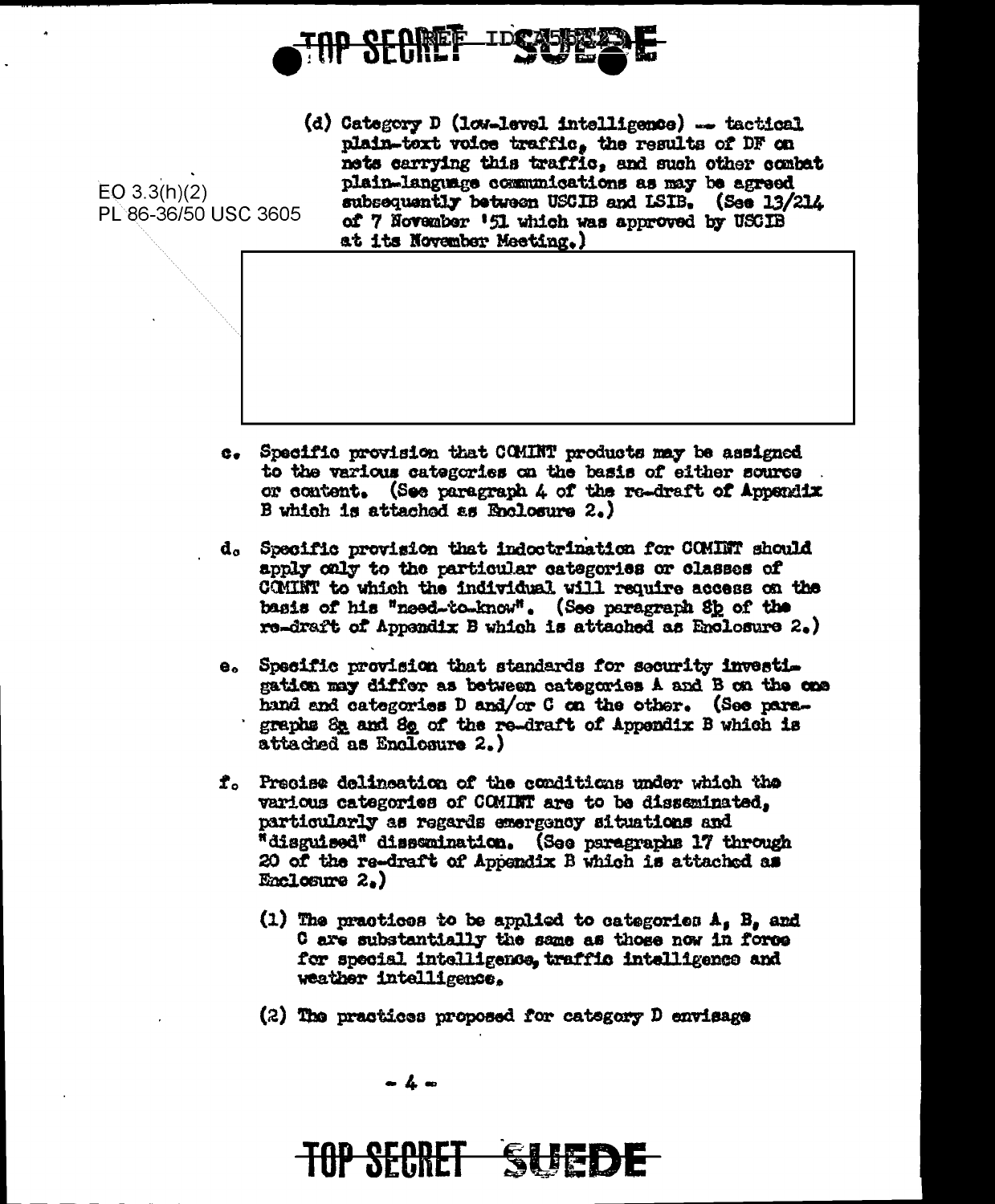

a considerable manber of recipients and provide for broad dissemination of this type of material to uncleared recipients when suitably disguised.

REF ID:A55323<br>TOP SECRET SUEDE

- (3) There is to be no dissomination of any category of COMINT on an undiscuised basis to uncleared recipients except under specific emergency conditions which are described within the security regulations.
- g. Specific provision that the US and UK will exchange statements of their investigative clearance standards for COMINI. (Sae paragraph 8 of the re-draft of Appendix B which is attached as Enclosure  $2.$ )
- h. Provision for the use of an unclassified designator in connection with Category D (low-level) COMINT. (See paragraph 15 of the re-draft of Appendix B which is attachod as Exclosure 2.) Codewords to be used in connection with the other categories of COMINT are to be classified and to be known only by individuals indoctrinated for those categories.
- i. Specific provision for the classification of materials in the various categories, i, et Categories A, B. C and D to be classified TOP SECRET (codeword), SECRET (codeword), SEURET (acdeword)and CONFIDENTIAL (unclassified designator) respectively. (See paragraph 16 of the re-draft of Appendix B which is attached as Enclosure 2.)

6. With regard to the specific terms of reference under which this report has been prepared (see Englosure 1) it is felt that:

- The number of persons eligible to handle the higher cate.  $a_{\alpha}$ gories of COMRT can be somewhat reduced, and that a means will exist to preclude the admission to the higher categories of the large number of persons who may become involved in handling low-level intelligence.
- b. The provision of an additional category for low-level intelligence to be handled on a less rigid basis will increase both the production and utilization of this type of material.
- c. The need to broaden the usefulress of plain-taxt is met insofar as possible without sacrificing security through the medium of the additional category of low-lovel intelligence and the specific provisions for disguised dissemination.

 $\sum_{i=1}^{n}$ 

<del>TOP SECRET SUEDE</del>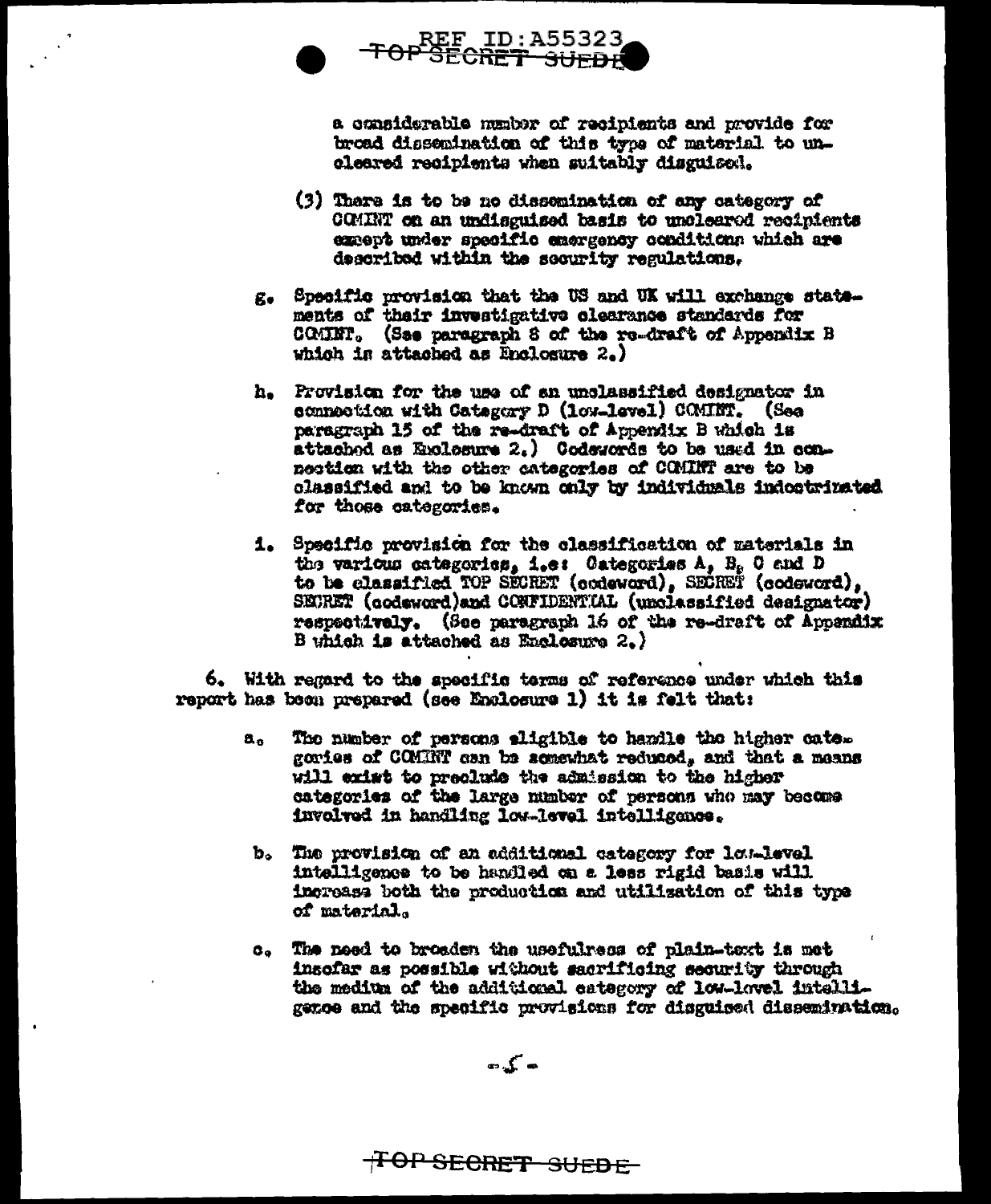

F

- d. In establishing four separate categories of COMINT, it is not felt that the production and use of COMIN' will be further complicated, but rather will be simplafied and rendered more secure.
- The assignment of the various types of COMINT products Ge i to each of the four categories can be accomplished through the preparation of clear-out lists of those exyptographic systems, communications systems and type of subject matter which are to be handled in the various categories.
- f. It is felt that the adoption of these new principles and procedures is not caly feasible but necessary. This has already been denonstrated, for example, in the use of tactical military traffic in Lorea. These principles should provide a clear-out basis for meeting the complex requiremonts for dissemination of COMINT. They are sufficiently flexible to provide for those changes of emphasis among COMINT activities which have developed in recent years and may be further accentuated in the near future. They provide further for the necessary utilization of COMINT under emergency conditions.

## CONCLUSIONS

7. It is conduded that the principles delineated in the Security Committee report of 11 July (13/195), as amended and described in paregraphs 3 and 4 above, are valid and should be adopted.

S. Because of the close relationships of these principles to the specific problems to be discussed at the forthousing HUFA Conference. the proposed re-draft of Appandix B should be considered carefully by the US Delegation in preparing its terms of reference for the Conference.

9. The specific assignment of various types of COMINT products to each of the four eategories should be established by the USOIB Coordinator and GCHQ and agreed between USCIB and ISIB.

#### **RECOMPENDATIONS**

- 10. It is recommended that:
	- a. The complusions above be adopted by USCIB
	- b. The US Delegation to the forthcoming BRUSA Conference negotiate these changes to the BRUSA Socurity Regulations.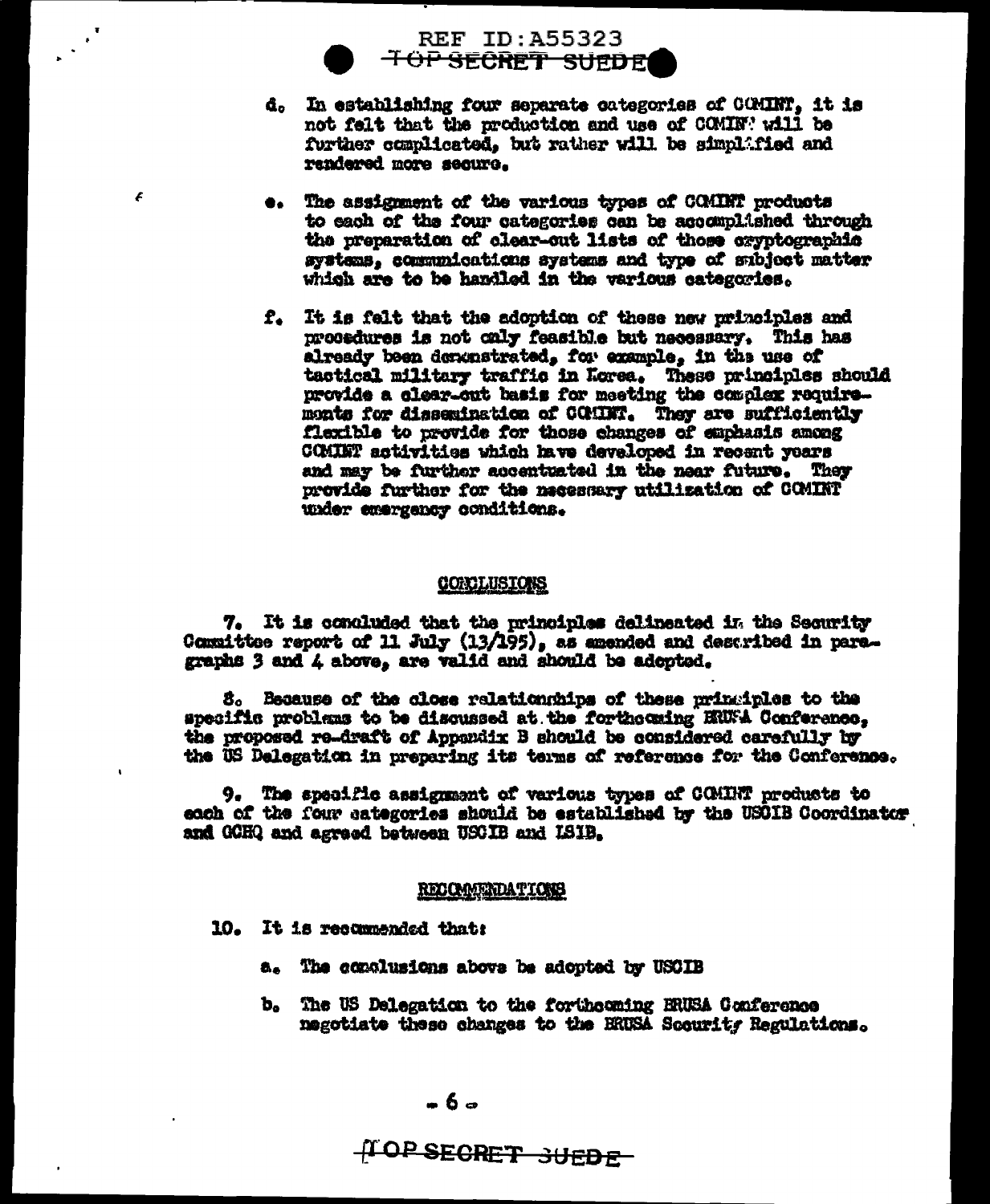REF ID: A55323

TOP SECRET 3JED

TOP SECRET SURFE

 $\sim$  M

Г

18 December 1951

 $\mathbf{r}$ 

BASIC REFERENCES RECARDING THE SURVEY OF

MEASURES TO INCREASE THE SECURITY OF

# **COMINT**

# PART I

| 1.      | 22 Lec. 150              | 13/134 | Staff Study by the<br>Coordinator on<br>"Measures for the<br>Increased Security<br>of COITHIT".                      | Referred to<br>SECCOM.                                                                                             |
|---------|--------------------------|--------|----------------------------------------------------------------------------------------------------------------------|--------------------------------------------------------------------------------------------------------------------|
| 2。      | 7 Manch '51              | 13/152 | First SECCOM Report<br>to USCIB on "Measures<br>for the Increased<br>Security of COMINT".                            | Referred to<br><b>SECCON for</b><br>further study.                                                                 |
| $\cdot$ | 30 March 「 <b>51</b>     | 13/163 | Second SECCOM Report<br>to USCIB on "Massures<br>for the Increased<br>Security of COMINT!                            | Returned to<br><b>SECCON for</b><br>amplification.                                                                 |
| 4.      | 11 July 151              | 13/195 | Third SECCOM Report<br>to USCIB on "Measures<br>for the Increased<br>Security of COMINT".                            | Returned to<br><b>SECCOM for</b><br>further study.                                                                 |
| 5.      | 3 August 151             | ٠      | Terms of reference for<br>SECCOM's reconsideration as Enclosure 2.<br>of 13/195.                                     | Forwarded herewith                                                                                                 |
| 6.      | 11 Sept. <sup>1</sup> 51 | 14/151 | SECCOM Report to USCIB<br>on "Dissemination of<br>COMINT to Foreign<br>Nationals in NATO<br>Commands <sup>it</sup> . | USCIB acceptance<br>still pending:<br>report referred<br>to the delegation<br>for the forth-<br>coming conference. |

Enclosure 1

LUI DECRET JJJDZ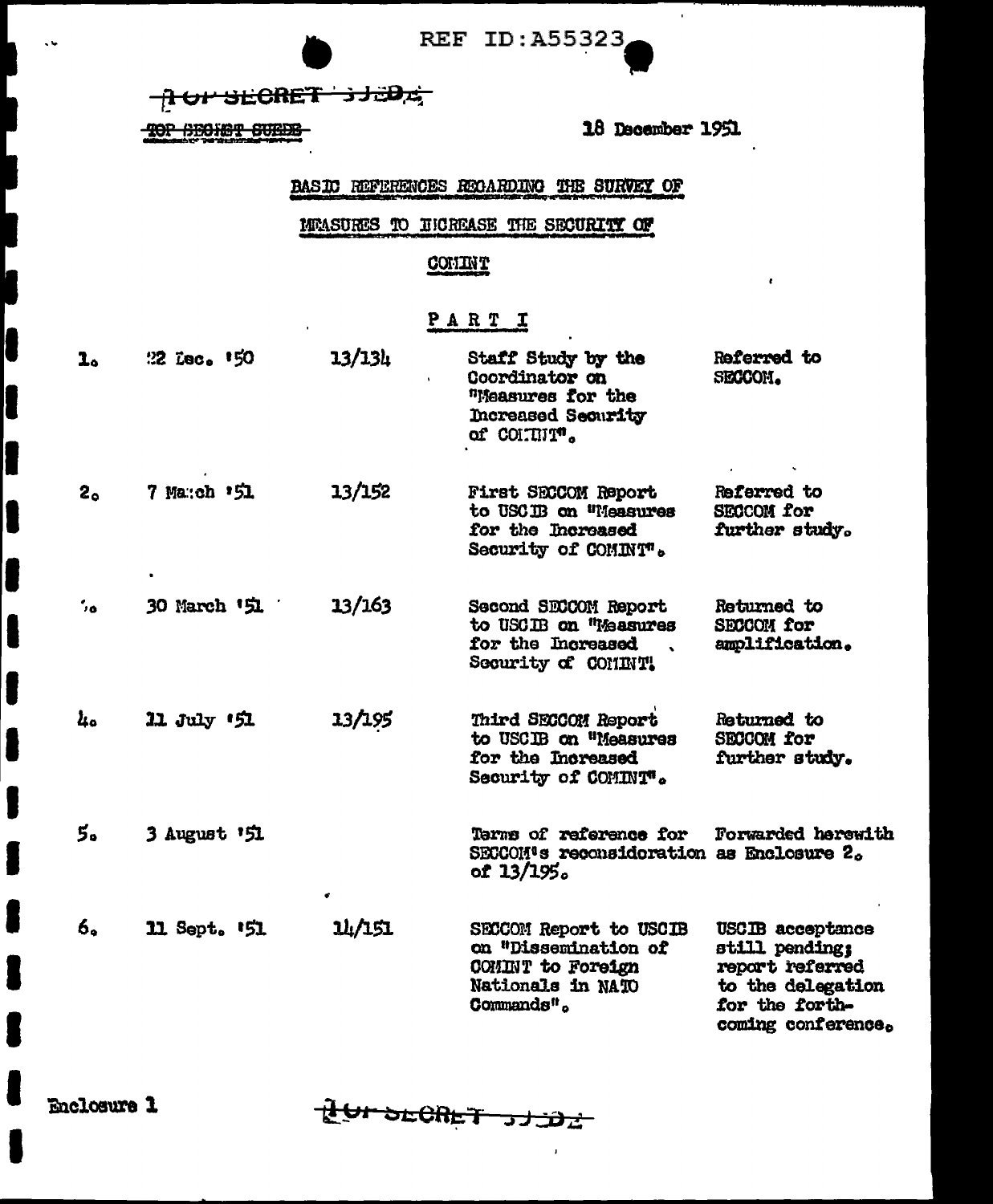|     | HOPSECRET JIONE<br><b>TOP SECRET SURPE</b> |            | <b>REF ID: A55323</b>                                                                                                                       |                                                                                                                                                           |
|-----|--------------------------------------------|------------|---------------------------------------------------------------------------------------------------------------------------------------------|-----------------------------------------------------------------------------------------------------------------------------------------------------------|
| 7.  | 17 Oct. 「 <b>SI</b>                        | SC B-30/35 | Memo from the<br>Secretariat concern-<br>ing "Procedure for<br>the use of Codewords".                                                       | <b>Contained instruc-</b><br>tions from USCIB<br>that SECCOM should<br>consider, as a part<br>of this survey, the<br>multiple use of<br>codewords. =      |
| 8.  | 7 Nov. 151                                 | 13/21h     | <b>SECCOM Recommendation</b><br>to USCIB concerning<br>a "Proposed change to<br>the BRUSA Agreement<br>affecting the security<br>of COMMT'. | Proposed change in<br>paragraph 33a,<br>Appendix B of the<br><b>BRUSA Agreement</b><br>with regard to<br>tactical plain-<br>test voice<br>communications. |
| 9.  | $18 \text{ Dec. } 151$                     |            | AFSS Proposal of 27<br>July concerning an<br>"Additional Considera-<br>tion for Proposed<br>Category 'C' COMINT'.                           | Forwarded herewith<br>as Enclosure 3.                                                                                                                     |
| 10. | 18 Dec. 151                                |            | AFSS Proposal of 4<br>December concerning<br>$"$ USCIB 13/195 and<br>Related Discussion".                                                   | For warded herewith<br>as Enclosure 4.                                                                                                                    |

PART II

(See entry No. 1 above). 11.

ſ

I

(See entry No. 2 above).  $22<sub>o</sub>$ 

(See entry No. 5 above).  $13<sub>o</sub>$ 

<del>s Jaba</del> TOM SEGRET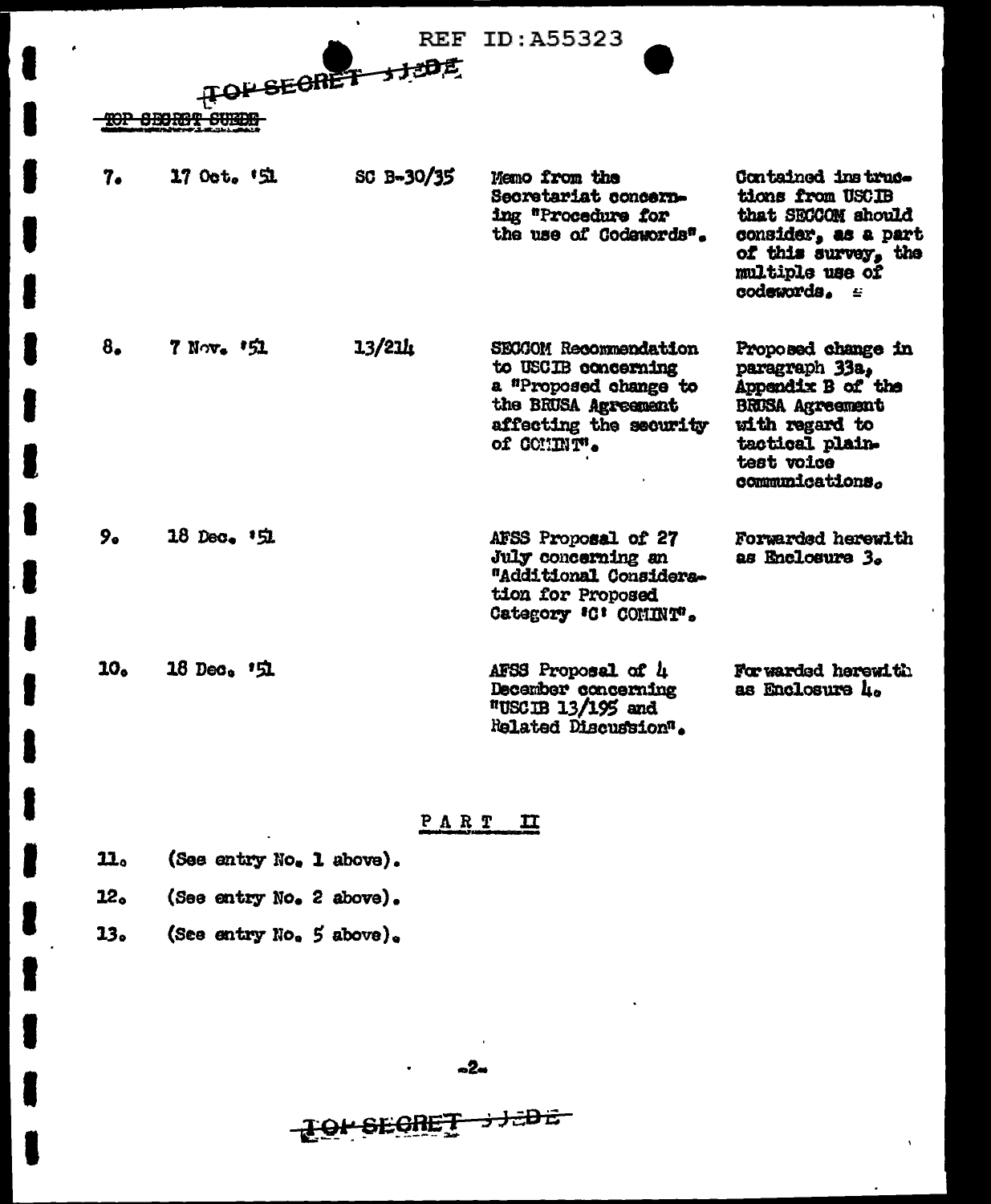|            | SBORG? GERERSEG   | <b>REF</b>   | ID:A55323                                                                                                                    |                                                                                                  |
|------------|-------------------|--------------|------------------------------------------------------------------------------------------------------------------------------|--------------------------------------------------------------------------------------------------|
| <b>14.</b> | $2i_1$ Oct. $151$ | SC B-30/36   | Undated Report by<br>AFSA-12 to DIRAFSA<br>concerning USCIB<br>Directive No. 7.                                              | Referred to<br>SECCOM by the<br>Coordinator for<br>consideration as<br>a part of this<br>survey. |
| 15.        | h Dec. (虫         | SC $B-9/l_1$ | SECCOM Recommenda-<br>tion to USCIB regard-<br>ing the "Application of<br>the Security Designator<br>'SECURITY LIFORMTION'". | USCIB acceptance<br>still pending.                                                               |
| 16.        | $18$ Dec. $51$    |              | AFSS Proposal of 27<br>July concerning the<br>"Necessity for a<br>Standard USCIB<br>Identification Badge."                   | Forwarded herewith<br>as Enclosure 5.                                                            |

1

 $\overline{\bullet}$ 

I

I

I

I

l

For secret 312DE

f,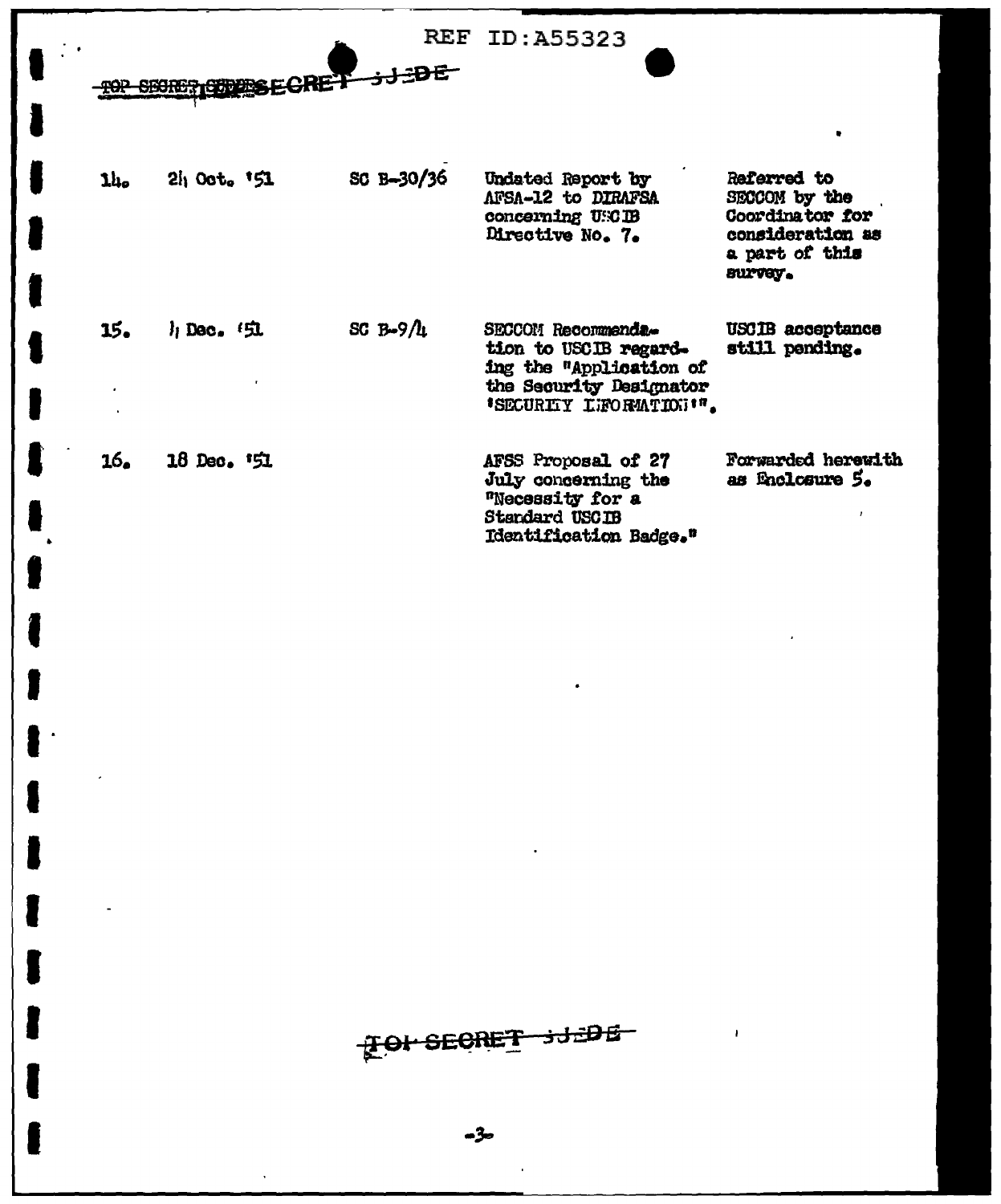

## EXTRACT FROM THE MINUTES OF THE 67th (SPECIAL) MEETING OF USCIB

#### 3 August 1951

k.

"The CHAIRMAN pointed out to Mr. Packard the following general principles which he thought should be used as guidance in the writing if a revised Security Committee report:

- $^{\mathsf{H}}$ a. Increase the security of COMINT by reducing the number of persons who handle material in the highost category.
- $^{\prime\prime}$ b<sub>a</sub> Explore the possibility of increasing the production of COMINT by relaxing, to some extent, the clearance standards for personnel who handle material in the lower categories.
- $10e$ If possible, without sacrificing security, broaden the usefulness of plain-text COMINT by allowing more latitude in its dissemination.
- Determine the necessity for the adoption of more "d. than two or three categories.
- $^{\prime\prime}$ e To insure the proper categorization of individual messages, and to minimize the loss of valuable information, devise, if possible, a standard template to be used by personnel charged with the responsibility of sorting CONINT material into categories.
- "f. Determine the feasibility of adopting new principles to increase the security of COMINT."

\*(Should be "necessity")

C.  $\Omega$  $\mathbf P$ Y

**Enclosure 2** 

 $\mathbf C$  $\Omega$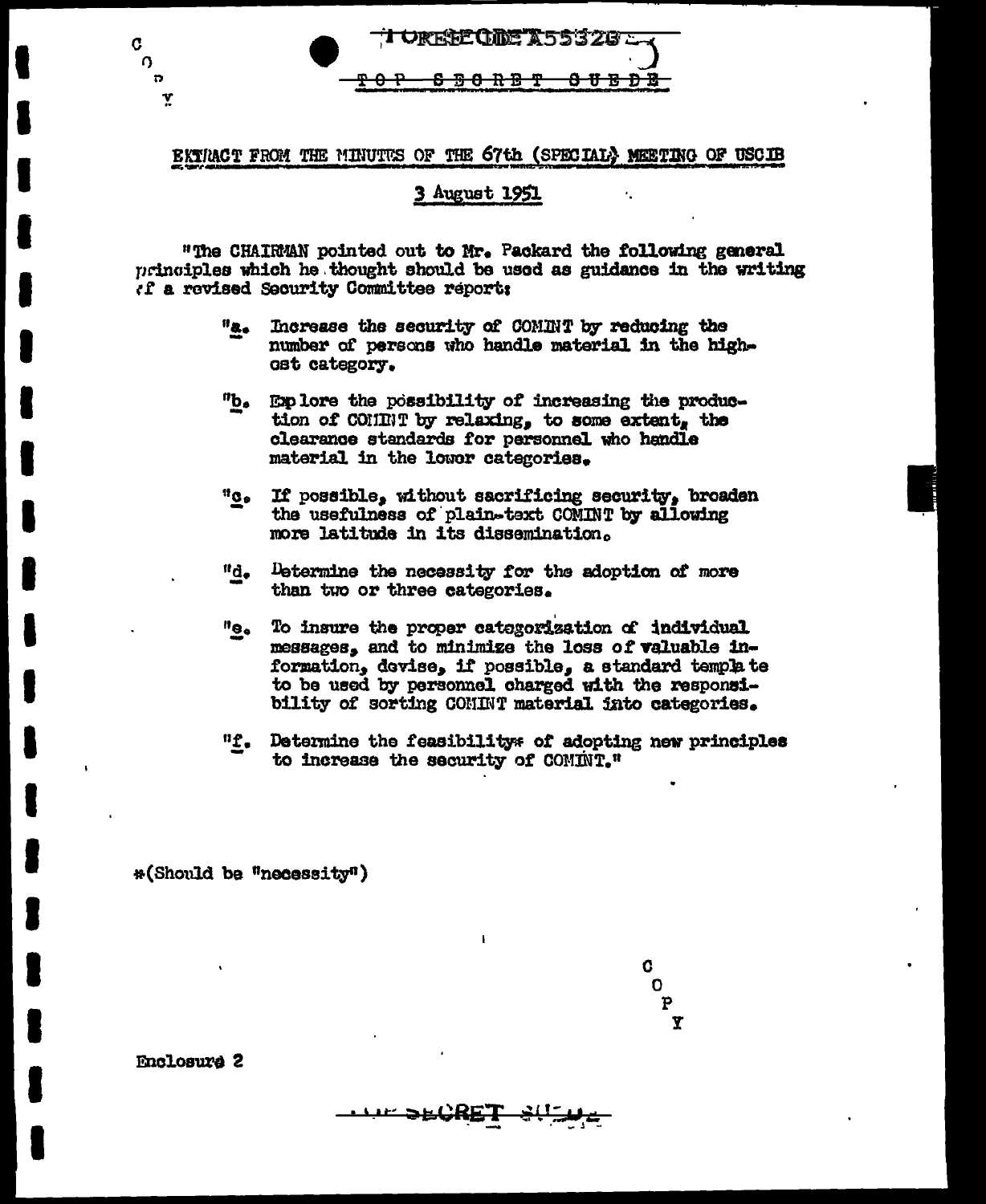**REF ID: A55323** 

<del>101 SECRET 3J3DE</del> mol> SECRET SUEDE

đ  $\Omega$  $\mathbf{p}$ Y

27 July 1951

 $EO 3.3(h)(2)$ NEMORANDUM FOR CHAIRTAN. USCIB Security Committee PL86-36/50 USC 3605 SUBJECT: Additional Consideration for Proposed Category "C" COMINT

1. In further discussion of the necessity and feasibility of the proposed Categories of COMINT AFSS has submitted a draft paper to you which relates to Category " $D<sup>a</sup>$  material. In connection with Category "G" material it is suggested that the following possibilities be considered.

At the present time it is understood that AFSA-216 discards

The value of this material to the U.S. would certainly  $3.$ appear to warrant serious consideration by USCIB. This information would be profitable in the field of propaganda and psychological warfare. It is balieved that if this material were available to the Voice of America for exumple, programs could be presented which would unerringly indicate the breakdown in Soviet economy as well as areas of dissatisfaction and unrest, and even official police restriction. Inclusion of this material in the Voice of America programs would quite possible spread consternation among the Soviet police agencies of MB/MVD, and at the same time would appeal to the great mass of Soviet people who would find the Voice of America making specific reference to their personal problems.

4. It is therefore recommended that SECCOM consider the possibilities of this use of Category "C" COMINT material and request AFSA to prepare a study of the extent of the information of this type which is at present discarded without processing.

HUPSECRET 3J.DE

/s/ Thomas A. Miller THOMAS A. MILLER USAFSS MEMBER. **Security Committee** 

Enclosure 3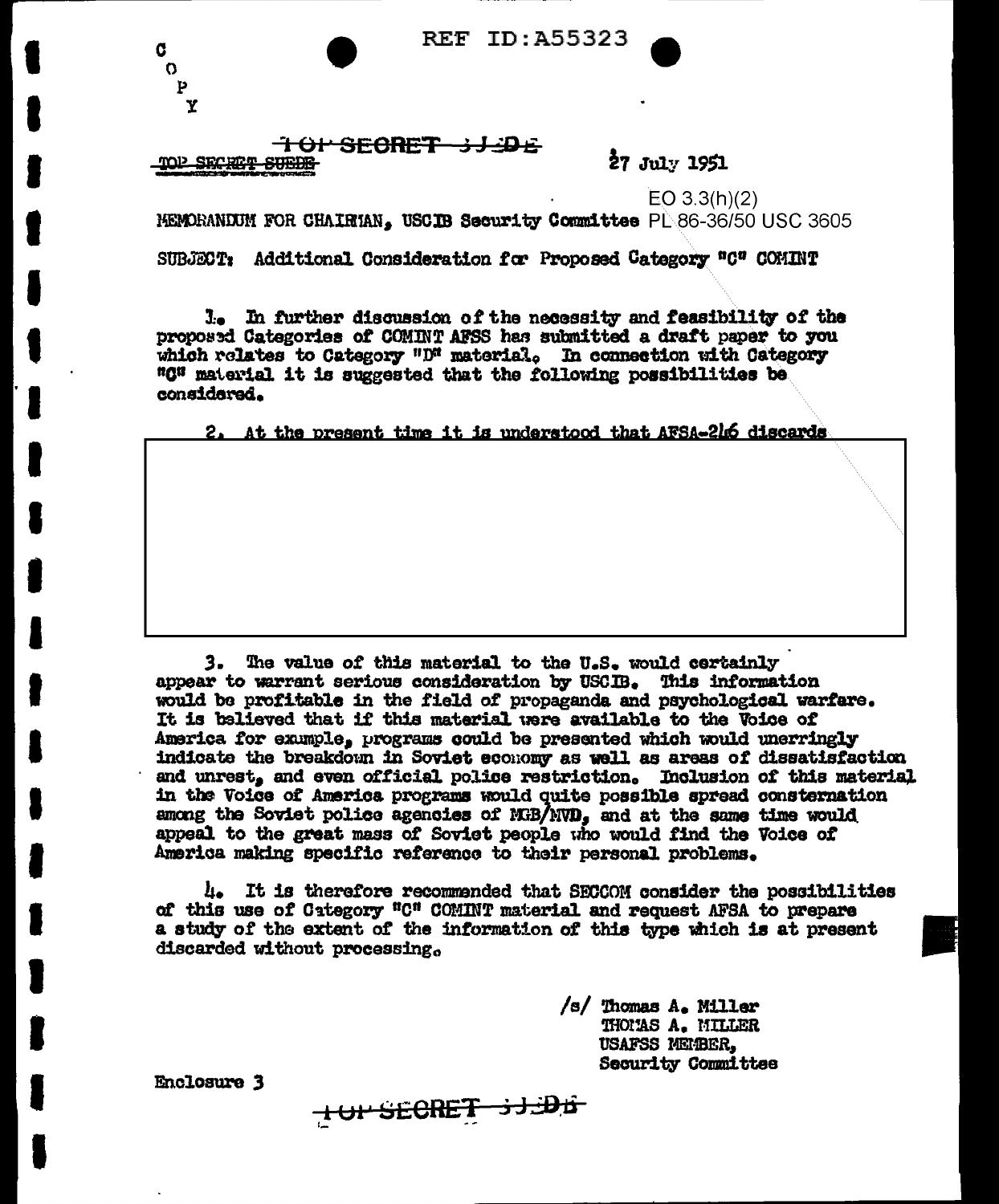

SECURITY INFORMATION **DRAFT** 

Ć

**Enclosure** *l* 

O

 $\mathbf Y$ 

MEMORANDUM FOR: General Lynn USCIB 13/195 and Related Discussion **Subject:** 

1. For almost a year the USCIB Security Committee has been considering a number of proposals intended to increase the security of communications intelligence. At present a special Ad Hoc group of the Security Committee is considering proposals to categorize COMINT and in effect liberalize its dissemination by the creation of special categories or types of COMINT. It is felt that any approack along these lines does not in itself increase security but rather decreases security by increasing the dissemination.

2. It is recommended that consideration be given to an alternate proposil along the following lines:

Code words should be used to designate and protect three distinct types of material:

a. Disseminated communications intelligence, that is, intelligence derived from cryptanalysis, traffic analysis, or plain text exploitation. Such materials to be designated by a code word and classified top secret or secret according to the specific item of information contained and disseminated in strict accordance with the nued to know only to specially cleared and indoctrinated intelligence consumers via authorized couriers or specially designated crypto systems. In no case would such finished intelligence contain sufficient identifying details to unquestionably reveal the specific foreign

SECURITY INFORMATION

**COPY**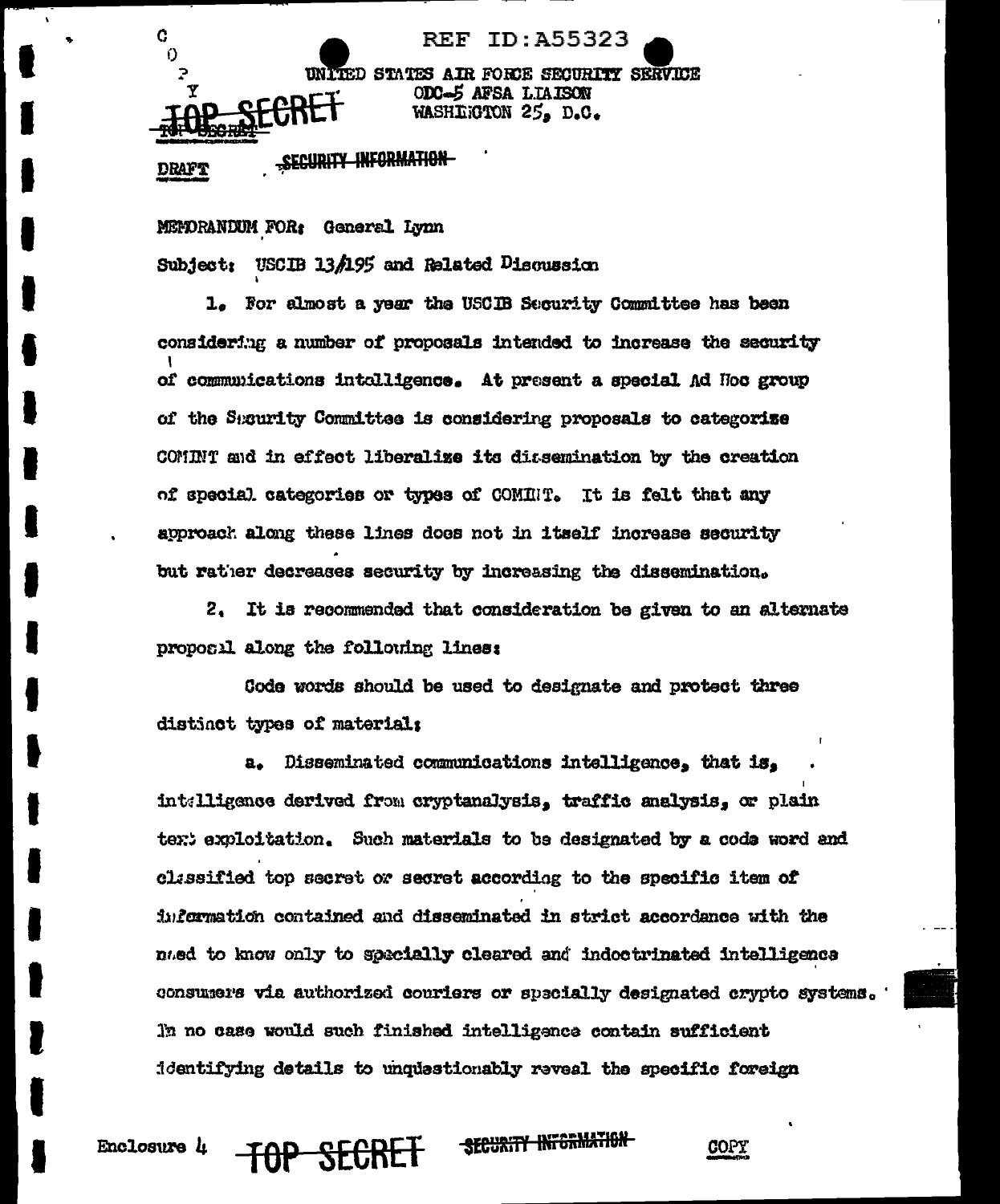# **REF ID: A55323**

**IGRESECRET SEGURITY INFORMATION** 

transmission or cryptographic system from which it is derived. Three chief types of materials exist, to each of which the need to know will determine the dissemination of the end produce: Type A, communications intelligence derived from top level cryptanalysis and traffic analysis to be classified top secret and designated by the dissemination code word; Type B, communications intelligence derived from lower level cryptenalysis and traffic analysis to be classified top secret or secret as appro riate and designated by the dissemination code word; and Type C, communications intelligence derived from plain-text exploitation and classified as top secret or secret as appropriate and designated by the dissemination code word.

b. Processing communications intelligence. Such materials to be designated by the processing code word and classified top secret. secret as appropriate, Various processing areas will exist, area A high level cryptenalysis and traffic analysis; area B lower level crypt and T/A; area C plain-text exploitation; Area D plain-language voice materials; etc. All such materials used in the production of COMINT will be closely held within designated major processing centers or field processing centers and messages relating to such materials will be transmitted only by authorized courier or in cryptographic systems held by such processing centers. Within each processing center strict compartmentalization will be the rule and disscrination between areas will be strictly determined by the need to know.

c. Planning, policy and administrative matters dealing with communications intelligence will be designated by a separate code word and classified top secret, secret, or confidential as appropriate.

-2- HOP SECRET SEGURITY INFORMATION